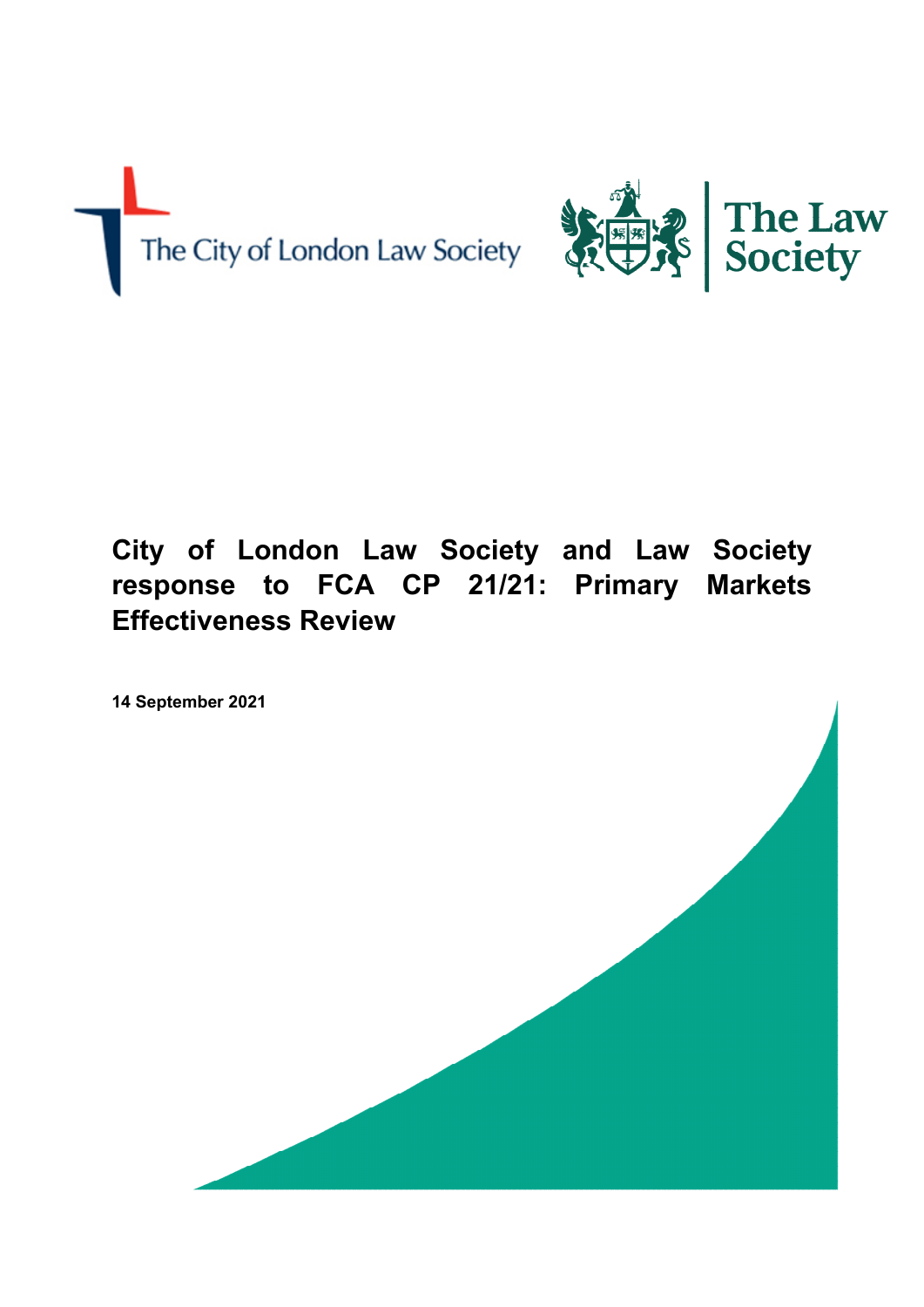## 1. **INTRODUCTION**

- 1.1 The views set out in this response have been prepared by a Joint Working Party of the Company Law Committees of the City of London Law Society (the **CLLS**) and the Law Society of England and Wales (the **Law Society**).
- 1.2 The CLLS represents approximately 17,000 City lawyers through individual and corporate membership, including some of the largest international law firms in the world. These law firms advise a variety of clients from multinational companies and financial institutions to Government departments, often in relation to complex, multijurisdictional legal issues. The CLLS responds to a variety of consultations on issues of importance to its members through its 19 specialist committees.
- 1.3 The Law Society is the professional body for solicitors in England and Wales, representing over 170,000 registered legal practitioners. It represents the profession to Parliament, Government and regulatory bodies in both the domestic and European arena and has a public interest in the reform of the law.
- 1.4 The Joint Working Party is made up of senior and specialist corporate lawyers from both the CLLS and the Law Society who have a particular focus on issues relating to equity capital markets.

## **FOR FURTHER INFORMATION PLEASE CONTACT:**

Nicholas Holmes Ashurst LLP [nicholas.holmes@ashurst.com](mailto:nicholas.holmes@ashurst.com)

#### 2. **QUESTIONS**

**Q1: Would a single segment for equity shares in commercial companies meet the needs of both issuers and investors?** 

**Q2: Which elements of the existing listing regime would you consider it most difficult or least desirable for issuers and/or investors to operate without? Are there any particular elements you would reinstate? i.e. the controlling shareholder regime, or the free float requirements.** 

**Q3: Would the role of the sponsor be a significant loss? Is their role under any specific element of existing requirements considered significantly beneficial to issuers or investors currently?** 

**Q4: What would be the benefit of being admitted to the Official List rather than just admission to a trading venue?** 

**Q5: Should we have a role in approving the admission criteria set by trading venues and/or indices? Could adequate investor protection be maintained if different trading venues compete on admission requirements?** 

**Q6: What types of issuers would find it hard to comply with the standards within the existing premium listing segment and why?** 

**Q7: Do unlisted markets provide a suitable alternative to listed markets? Would a gap emerge for any particular type of issuer? Do you consider there would be any particular benefits or drawbacks to this approach?**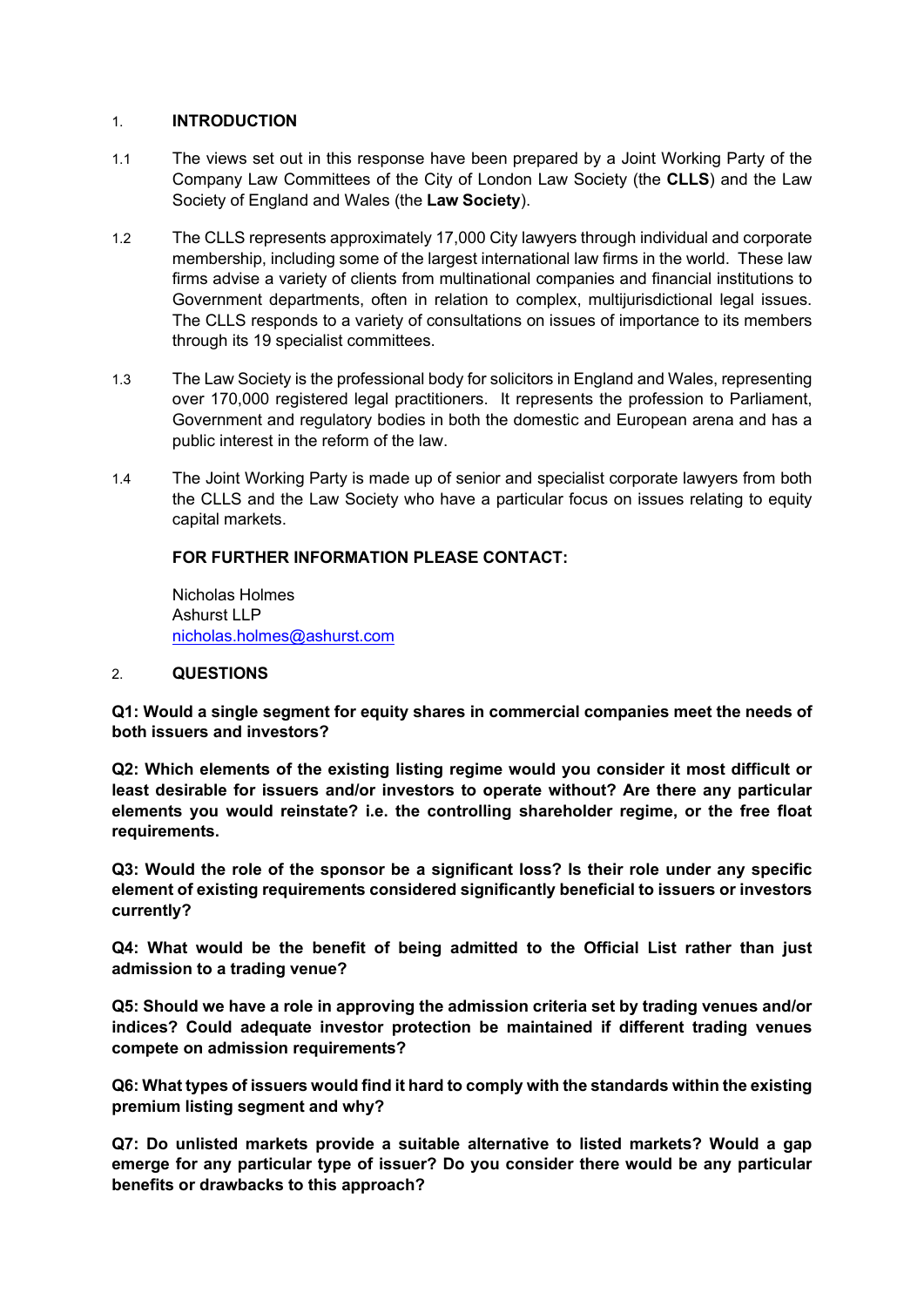**Q8: What types of companies or strategies should the 'alternative' segment be aimed at?** 

**Q9: Do the existing provisions in the standard segment need to be changed to suit these companies, either through relaxation or to provide additional shareholder protections?** 

**Q10: How important is our role in setting additional admission standards to listing in the 'alternative' segment? Are there any benefits to this role being performed by us rather than a trading venue, or market discipline?** 

## **Q11: Do you consider the alignment between admission to the index and admission to the 'senior' segment to be important? Should the indices consider setting more objective admission criteria?**

In light of the significant overlap between a number of the questions in the Consultation Paper and also the Committees' preference for one of the proposed listing regime models, the Committees have elected on this occasion to group together a number of the questions in the Consultation Paper and to answer them thematically rather than individually.

The Committees believe that there is merit in creating a single segment for equity shares in commercial companies. This single segment would contain common standards that would apply to established and growth companies, incorporated in the UK as well as overseas, within an overarching legislative framework. The consensus view of the Committees is that the current division between the premium and standard listing segments can be confusing for market participants and results in one of the two segments inevitably, and regardless of branding, being perceived as a 'second choice' venue. As currently constituted, this second choice venue is the only available option for some types of company. This results in those companies that are not eligible for listing on the premium listing segment being more likely to opt to list in other countries, which weakens the overall strength of London as a market for equities. Further, the higher standards of the premium listing segment as currently constituted are in some respects excessively onerous and operate as a competitive disadvantage in what is an increasingly competitive market globally for IPOs, particularly in high growth sectors. The view of the Committees is that it would be preferable to introduce a single, unified segment with specific chapters within that segment applying tailored rules to companies in particular sectors (such as mineral, scientific research based, high growth etc.), along the lines of the separate chapters that were a feature of the original listing rules before the division into premium and standard. The Committees also believe that it would not be appropriate to distinguish between UK and non-UK issuers in this context. Creating additional hurdles to entry to listing for overseas companies would be contrary to the overall aim of making London a more competitive listing venue. In light of our preference for a single listing segment, we have not commented on all the different listing models proposed in the Consultation Paper.

Our preference for a single segment does not mean simply abandoning the requirements of the premium listing segment in their entirety and a wholesale adoption of the rules of the standard listing segment. We do believe however that there should be a careful review of the existing premium listing segment to retain only those elements that contribute significantly to investor protection, in line with the Government's stated aim to promote the UK as a well-run, prestigious listing venue with a reputation for establishing high standards in governance, sustainability and stewardship. The view of the Committees is, for example, that elements of both the controlling shareholder and the related party regimes are valuable and should be retained, in some form, as they provide important investor protection mechanisms. These regimes should however be overhauled and recast in simplified form as they are currently overly complex and in places difficult to interpret and apply.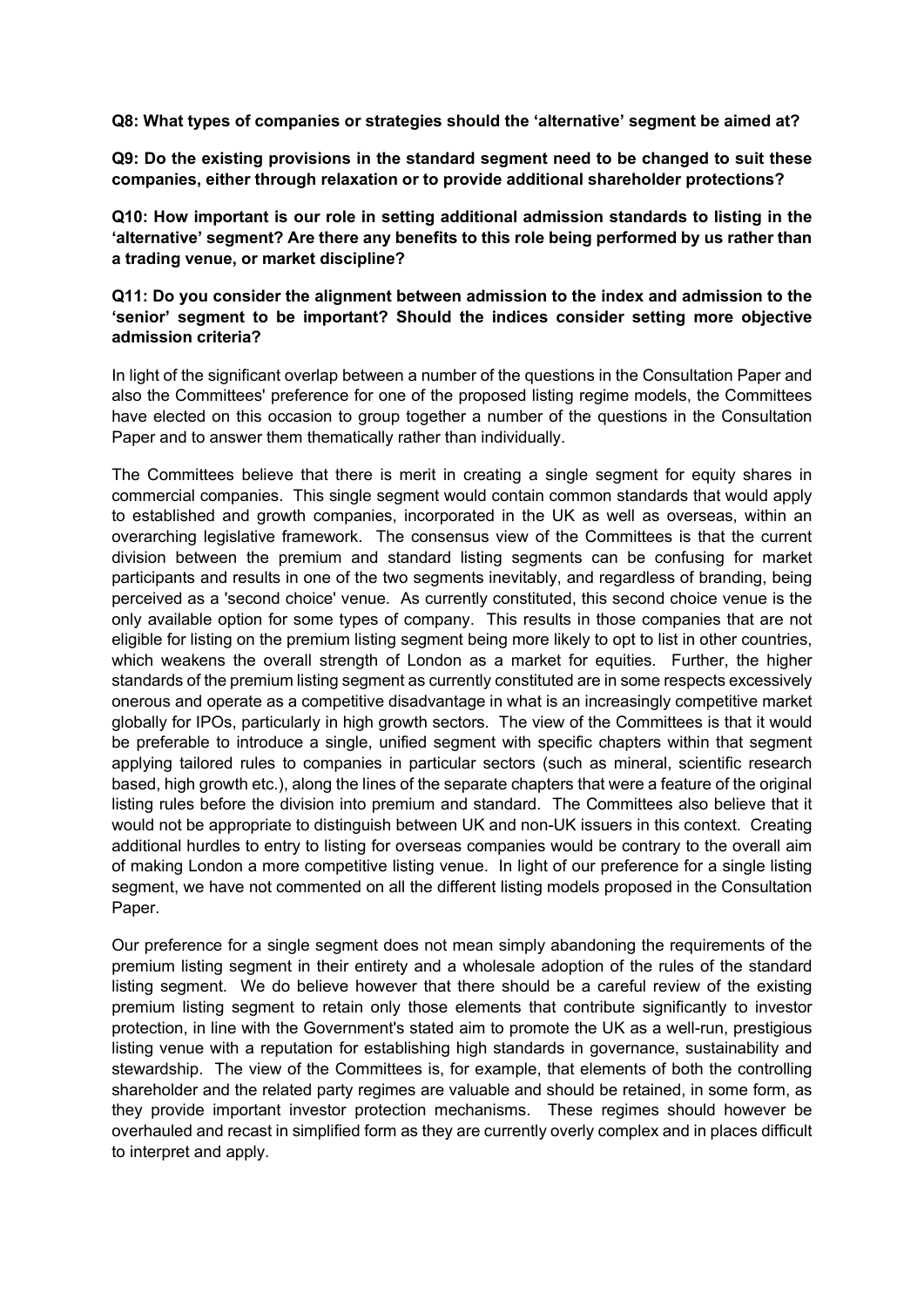In relation to other features of the premium listing segment that should be fundamentally reviewed and, at least, scaled back, the Committees would highlight the requirement for shareholder approval for class 1 transactions. As a result of the conditionality that is introduced into these transactions by this approval requirement, a competitive disadvantage is, in some instances, created for premium listed companies that is not seen in other markets, in particular in auction processes. Further, in the Committees' view, the class 1 transaction rules are currently too wide in scope, too complex and the contents of a class 1 circular too onerous, requiring significant time and cost to produce. The Committees consider that it will be important, as part of this listing review process, for the FCA to consult a wide range of stakeholders in respect of the class 1 transaction requirements.

With regard to the sponsor regime, a key feature of the premium listing segment, the Committees recognise that to date it has operated as an effective way for the FCA to outsource some of the policing of the Listing Rules. Whilst the Committees note that the regime is little understood or even known about by investors, who ascribe little or no value to it, the Committees recognise that the existence of the sponsor regime serves to drive the shape and scope of the comfort package on certain transactions. Accountants, for example, look carefully at the Listing Rule obligations of sponsors in determining what comfort they will provide and to whom. Previous changes to the sponsor regime have led to attempts by accountants to reduce the level of comfort they provide. The Committees believe however that the sponsor regime in its current form is overly onerous and prescriptive and note that as a consequence of both that and the pronounced liability regime there is an increasing reluctance among institutions to take on this role. Further, the sponsor regime is not a feature of nearly all competitor listing venues. The Committees would therefore be supportive of a more principles-based, proportionate and simplified sponsor regime, which would apply in the context of a single listing segment. In the event that a lighter touch sponsor regime is introduced, the view of the Committees is that, in order to ensure that appropriate levels of diligence standards are maintained, including for example with respect to working capital and financial position and prospects procedures, the FCA should publish guidance on its expectations in relation to these standards and the comfort that should be provided by advisers, including accountants. Ultimately, in deciding what form the regime should take going forward, the Committees recognise that  $-$  in particular, given investor agnosticism about it - it is for the FCA to assess what value it as a regulator derives from the regime and therefore what form it considers it should take.

We would envisage that the baseline standards which would be applicable within the single segment could be built on and further developed with the optionality to adopt higher governance standards on a voluntary basis in addition to employing additional disclosure, as is currently the case. We believe that the introduction of a single segment with more competitive standards would benefit London from an international standpoint, in keeping with the findings of the UK Listings Review Report and the current ethos of making London a more attractive, dynamic and effective market.

Going forward, rather than the regulation of listed companies being conducted solely through a combination of statutory requirements and the rules of individual trading venues, we would envisage a central role in this process being retained by the FCA, in terms of approving the rules of individual trading venues to ensure that they sufficiently maintain market integrity and investor protections, in line with the FCA's primary duty, assessing suitability for listing and reviewing and approving prospectuses. In relation to indices, the view of the Committees is that it will be important to adopt a holistic approach to the various regulations that have an impact on the suitability of London as a listing venue, and that this includes index eligibility. FTSE Russell should be encouraged to reconsider its index eligibility policies in this context upon the introduction of a single listing segment, granted that only premium listed issuers are eligible for FTSE UK index inclusion under current FTSE Russell policies.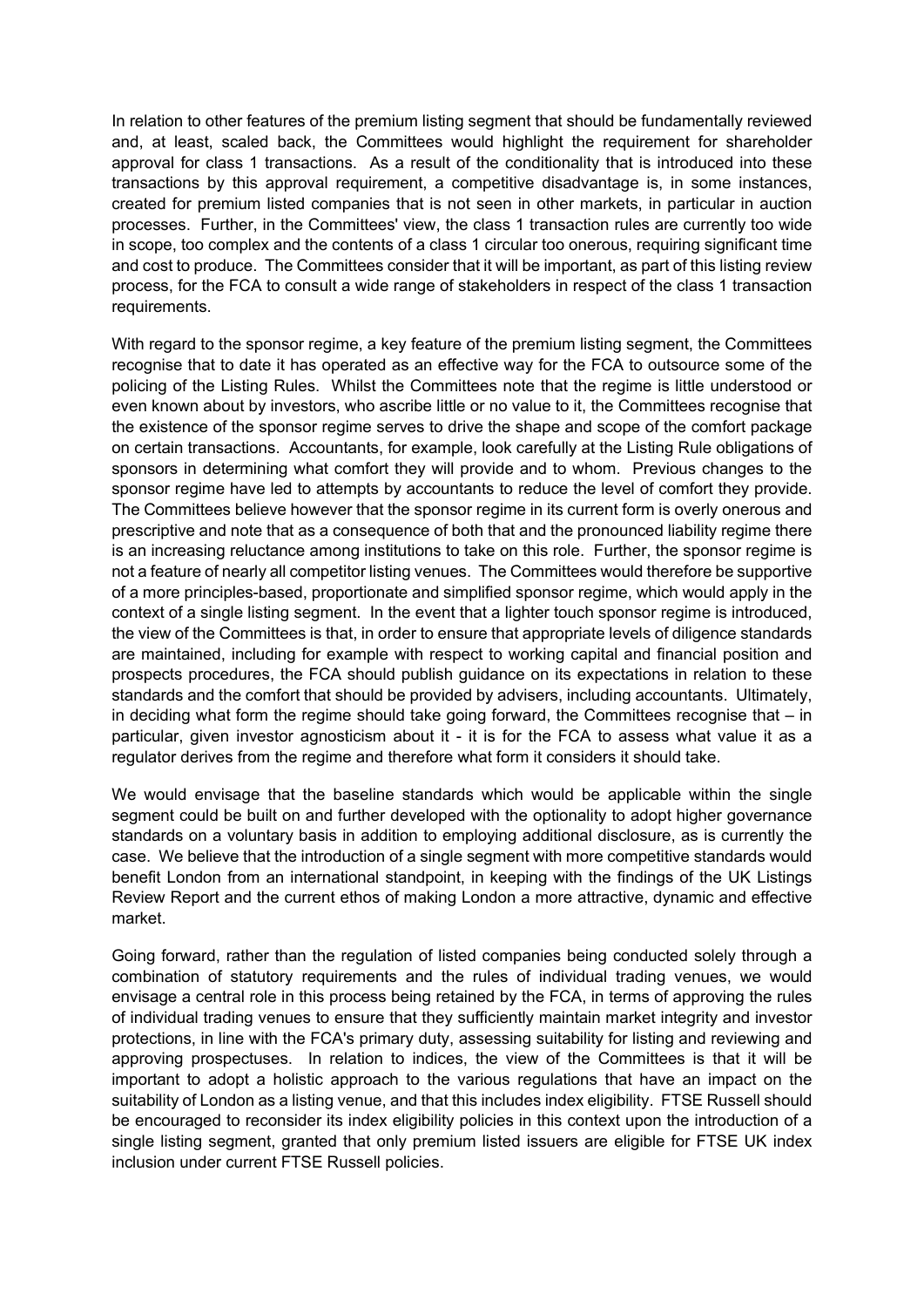## **Q12: How can the process for listing debt and debt-like securities be improved for issuers without jeopardising investor protection?**

As debt securities are not a focus of the Committees, the Committees are not responding to this question.

#### **Q13: Should there be a separate listing segment for debt and debt-like securities?**

Please see above.

## **Q14: Which particular elements of the listing regime could be tailored to improve their effectiveness for other types of securities? In what way?**

Please see above.

## **15: Do issuers consider the process of admitting further issues to both the FCA and the trading venue to be burdensome?**

The Committees note that, whilst the process can be duplicative, we do not believe that it is particularly burdensome for issuers.

## **Q16: Would the existing procedures conducted by trading venues to ensure issuers comply with their disclosure obligations (production of a prospectus) need to be enhanced if we were to cease admitting further issues to the Official List? What costs would be associated with these, if any?**

The Committees note that the response to this question is subject to further detail being provided in respect of the proposed regime for secondary issuances and the circumstances under which it is envisaged that a prospectus would be required. In any event, we would expect the FCA to continue to have a monitoring role to the extent a prospectus is required, but if it is envisaged that an alternative document can be produced for a secondary issuance, we consider that this process could instead be subject to the rules of the trading venues, which would be monitored by the FCA, as outlined above.

## **Q17: Are there any legal, regulatory or tax requirements that are connected with further issues being admitted to the Official List, that could not be maintained by further issues being admitted to a trading venue?**

There may be issues caused by restrictive drafting in contract covenants or investment policies, or in tax legislation, that refer to 'listing'. It may therefore be helpful for any revised process to make reference to both listing and admission to trading in order to avoid any unintended consequences.

## **Q18: Do you agree with our rationale for introducing DCSS to the premium listing segment? Is there any additional evidence that we should consider?**

## **Q19: Do you foresee any limitations to our proposal if the weighted voting shares are unlisted?**

Whilst the Committees agree with the rationale for introducing the DCSS to the premium listing segment and believe that the proposal for the weighted voting shares to be unlisted is an elegant solution to allow this, as set out above, the Committees recommend the adoption of a single listing standard within which the DCSS would be permissible. Issuers would be able to decide on the particular structure of DCSS that suited their needs – which may go further than the proposed conditions to be applied to DCSS in the current premium listing segment, as issuers such as Deliveroo and Wise have done – with index providers then able to specify the criteria they may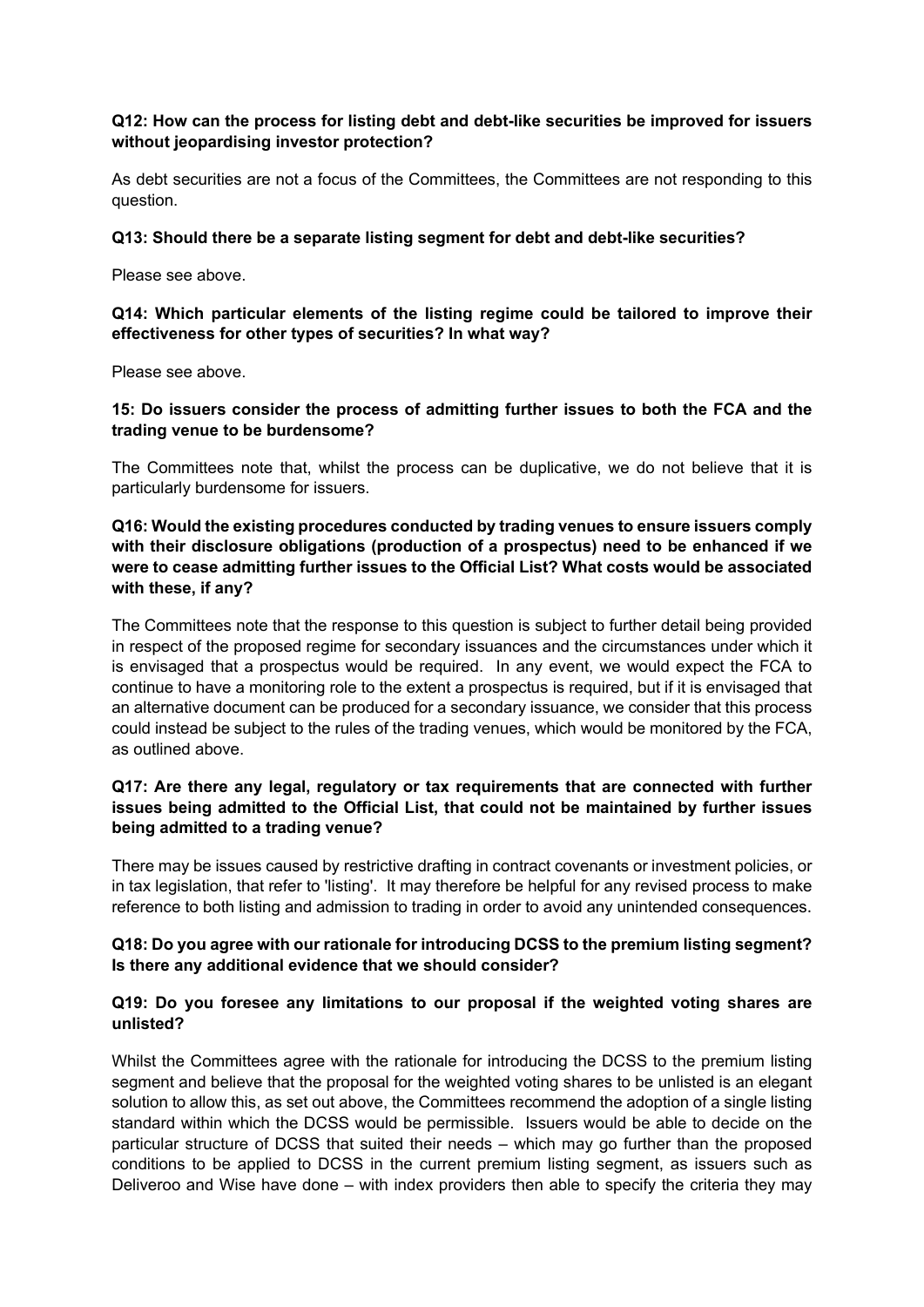expect to see in order to permit index inclusion. On this basis, the Committees are supportive of the DCSS proposal for the interim period, pending the introduction of a single listing standard, following which the proposal would no longer be relevant.

**Q20: Do you consider that a five year sunset period for DCSS in the premium listing segment is the correct length to protect companies from unwanted takeovers? Please provide evidence for your answer.** 

## **Q21: Do you consider that the mechanism proposed will be effective in providing a deterrent to unwanted takeovers? Please give reasons for your answer and any possible alternatives.**

Although the Committees appreciate that there are precedents for longer periods, we think that the proposed period is appropriate and provides adequate protection from unwanted takeovers.

## **Q22: Do you agree with the proposed controls around DCSS in the premium listing segment? Are there any additional controls that would make the regime more effective?**

Yes, we agree with the proposed controls.

**Q23: Do you agree with our proposal to raise the minimum market capitalisation for companies seeking to list under standard and premium listing to £50m? If not, please state your reasons and indicate what alternative threshold may be more appropriate along with any supporting evidence. We also welcome views on whether we should consider setting out conditions under which we might modify the proposed rule on the new threshold, and if so what criteria stakeholders think we could usefully consider.** 

The Committees understand the rationale for increasing the minimum market capitalisation for companies seeking to list under standard and premium listing to £50 million and have no objection to the proposal from a legal perspective but note that setting the threshold is more a question for financial advisers and investors.

## **Q24: Do you consider that the current level of market capitalisation for listed debt remains appropriate? Please give reasons for your answer.**

As debt securities are not a focus of the Committees, the Committees are not responding to this question.

## **Q25: Do you agree with our proposal to reduce free float to 10% and to remove current guidance on modifications? Please give your reasons.**

Yes, we agree with the proposal to reduce the absolute requirement, granted the expressed purpose of free float is to achieve market liquidity and, for the reasons given by the FCA, we agree that 10% is the right level for issuers of shares, GDRs listed under LR 18 and sovereign-controlled companies listed under LR 21. We note that, in conjunction with this proposal and as set out above, it will be important that FTSE Russell amend their index criteria to bring them into line with the new FCA requirements.

Whilst we broadly also agree with the proposal to remove current guidance on modifications (i.e. the ability for an issuer to seek the FCA's agreement to a lower percentage), we would encourage the FCA to retain the ability to accept a lower percentage in exceptional circumstances. Such exceptional circumstances might include, for example, where as part of rescuing a listed financial institution the Government ends up owning a significant majority of the shares, as the Government did with RBS in 2009, or where a listed company implements a debt for equity restructuring that results in its lenders owning a significant majority of the shares. In such circumstances, it would not seem to be in the interests of the other shareholders for the listing to be suspended or cancelled.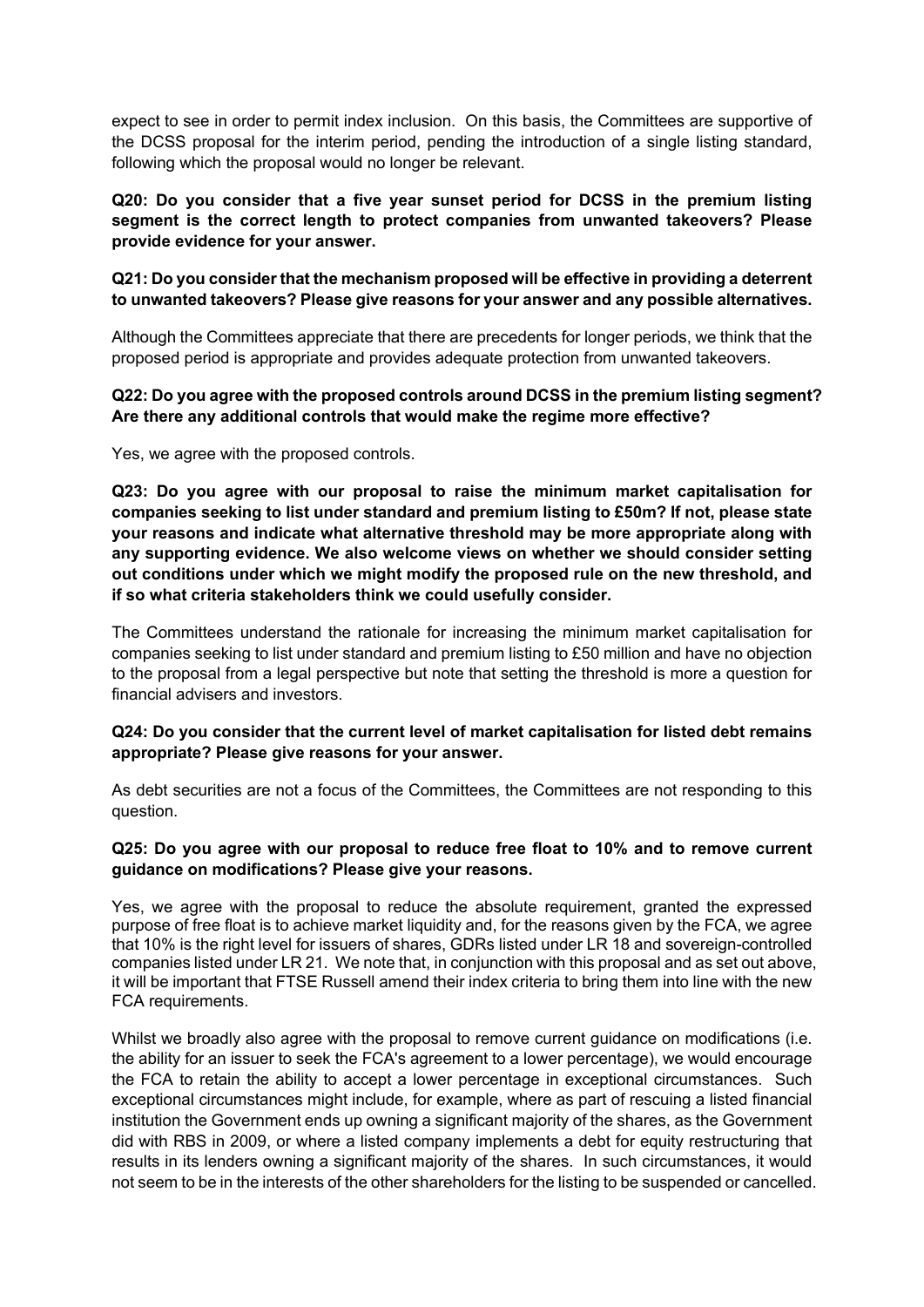In addition, the Committees would suggest that the FCA also considers making the following amendments to the current rules in relation to which shares count as being in public hands, as recommended in the UK Listings Review Report:

- Shares should not count towards the free float requirement where they are held by persons in the same group or acting in concert with each other who in aggregate hold 10% or more of the issued share capital (rather than 5% as at present); and
- Where blocks of shares are held by the same organisation (for example, a financial services group) but the holdings are managed separately from each other, they should be treated as being held by separate organisations, rather than having to be aggregated with each other as at present. The Committees note that this could perhaps be achieved most simply by broadening the current "exemption" in LR 6.14.4, and the equivalent rule in other chapters of the Listing Rules, under which holdings of investment managers in the same group are disregarded where investment decisions are made independently by the individual in control of the relevant fund and those decisions are unfettered by the group to which the investment manager belongs.

## **Q26: Would you find information about issuers' free float level useful to inform investment decision-making?**

No. We think that investors already have easy access to information that provides a much better indication of the level of liquidity in a company's shares – for example, information on the LSE website in relation to daily, weekly and monthly volume of shares traded, prices for individual trades, bid/ask spreads, where trades were conducted etc. – and the burden on an issuer of publishing regular information about its free float (determined in accordance with the Listing Rules) would be disproportionate to the benefit.

If the event that such a requirement were to be introduced, we anticipate that there would be operational challenges for issuers in determining which registered holders are (i) members of the same group; or (ii) acting in concert with each other (i.e. which shareholders fall into the category in LR 6.14.3(e)). Whilst we appreciate that, in principle, an issuer may be able to obtain this information by sending out section 793 notices, this process can be cumbersome and expensive and, in any event, may not produce a full picture of the share register and/or of which shareholders are 'connected' to each other.

## **Q27: Do you agree with our proposal to leave track record requirements as they are now, based on our assessment that this would only affect a small number of stakeholders? If you disagree, please provide further evidence or examples of the wider impact this has on prospective listing applicants and proposed amendments.**

We do not agree that the existing requirements affect only a small number of issuers. In our experience, the track record requirements have caused significant additional work in a large number of actual and abandoned premium listing segment IPOs in which we have been involved and do not, in any event, result in helpful disclosure for investors.

For many prospective issuers (particularly those mentioned in the examples below), determining whether the financial information that has already been published or will be published in the prospectus will satisfy the eligibility requirement is not straightforward, and the issuer and its advisers may need to discuss the issue with the FCA. This is particularly the case where the issuer has entered into one or more acquisitions in the three year period before listing whose size in aggregate is close to the 25% threshold, where applying one or more of the ratios used to assess the size of the acquisition(s) could produce an anomalous result, or where the value of the business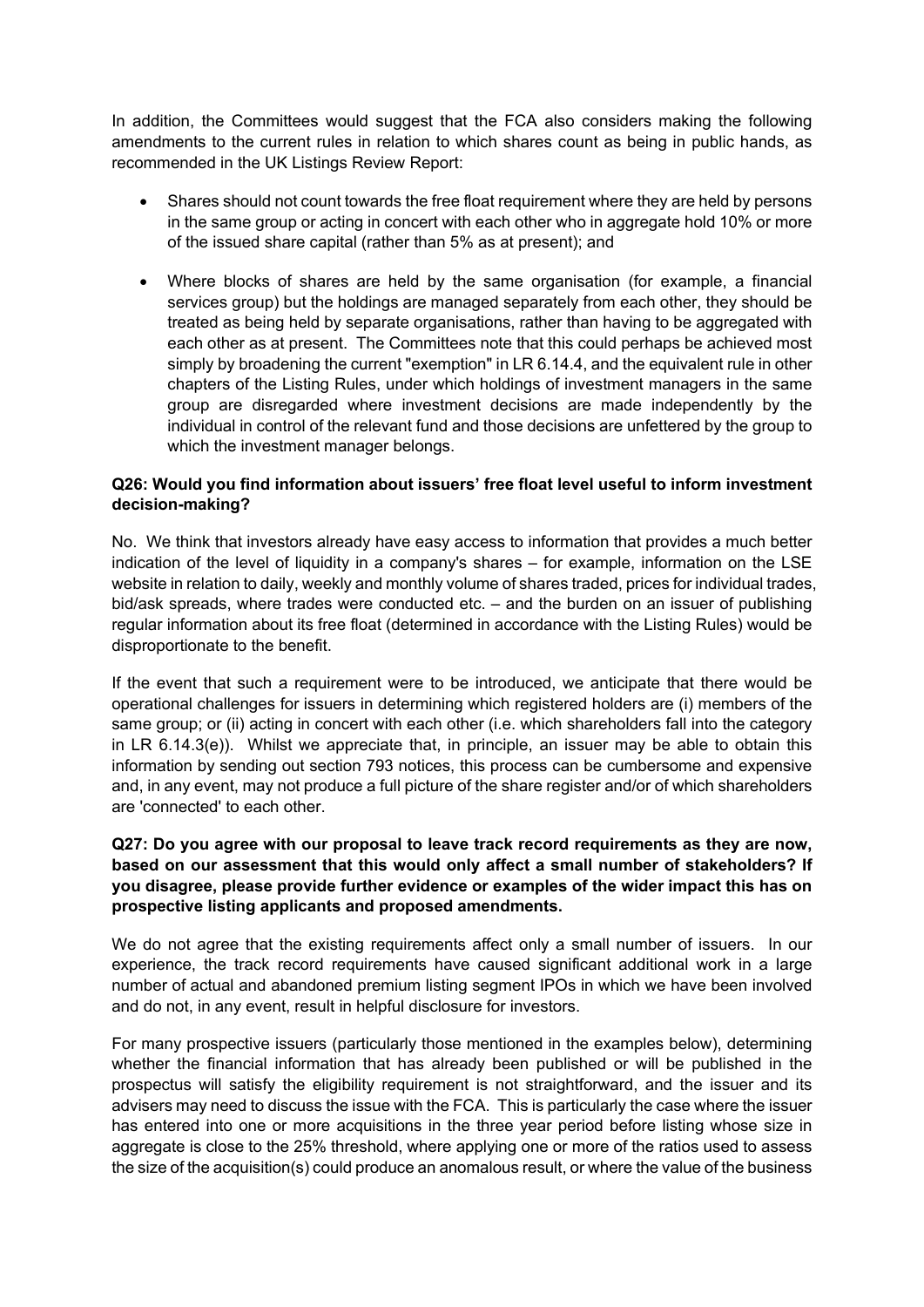or asset acquired has changed significantly since it was acquired. The process outlined above can deter and has deterred prospective issuers from listing on the premium listing segment or in London at all, particularly in the cases where the issuer is considering alternative listing venues that do not impose such an eligibility requirement.

We consider that investors are sufficiently protected by the prospectus requirements which, as set out in the Consultation Paper, include requirements in respect of (i) three years of audited financial statements; (ii) where the issuer has a 'complex financial history' or has made a 'significant financial commitment', financial statements relating to any entity that the issuer has acquired; and (iii) additional information investors need to make an informed assessment. The Committees therefore suggest that, to the extent that the track record requirements go further than the prospectus regime, they should be removed as soon as possible. If, as the Committees recommend above, the standard and premium listing segments were to be combined into a single, unified segment, the track record requirements - which currently apply only to the premium listing segment - should not, in the Committees' view, be retained.

In effect, removing the separate track record requirements would put the premium listing segment on a level playing field with EU markets and remove one of the deterrents to listing in London. Whether an issuer is proposing to list on the premium listing segment or an EU market, it will be advised that additional financial information may need to be prepared and included in the prospectus, and that it will be necessary to discuss with the FCA or other competent authority at an early stage the information required. The issuer would not however also face uncertainty about how to satisfy the track record requirements.

Further, if the track record requirements are removed as the Committees recommend, it will be important that, where an issuer has a complex financial history, the FCA does not automatically require the prospectus to include three years of financial information on recently acquired targets, as this would effectively result in the current track record requirements being re-applied via the prospectus regime. Instead, the Committees would encourage the FCA to adopt a more flexible and pragmatic approach that is designed to ensure that the prospectus includes financial information on recently acquired targets only to the extent that such information would be useful to investors.

If the FCA does not consider it appropriate to remove the track record requirements, the Committees would suggest that the FCA considers amending the requirements such that the 75% test would apply only to the most recent financial period within the three year track record, as recommended in the UK Listings Review Report. In addition, the Committees would welcome the FCA's suggestion for it to publish guidance on when it may be prepared to waive the track record requirements. In any event, the Committees would encourage the FCA not to wait until it conducts a wider review of the prospectus regime to reconsider the track record requirements on the basis that it could be several years before the changes to the prospectus regime take effect. In the meantime, for the reasons explained above, the Committees believe that the existing track record requirements are likely to deter some prospective issuers from listing on the premium listing segment.

## **Q28: What types of companies struggle to meet the existing requirement in the premium segment for a 3 year revenue track record covering 75% of the business? What alternatives could be considered for these companies?**

Examples of companies that may struggle to meet the existing requirement include: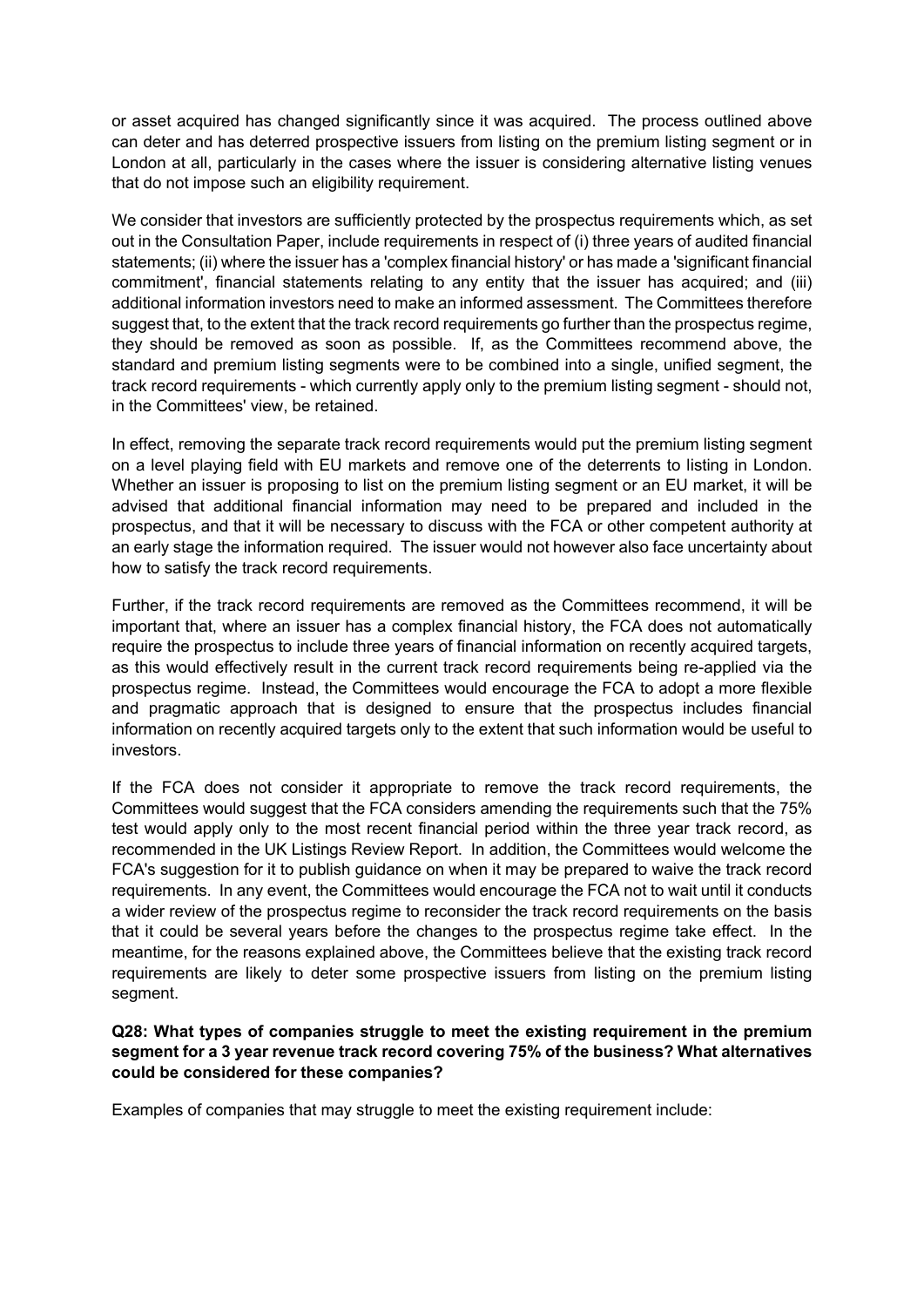- Companies that are acquisitive. This may be particularly relevant to companies in the tech/fintech, pharma/biotech or media sectors, though companies in all sectors can be acquisitive.
- Companies owned by private equity firms that are pursuing a 'roll-up' strategy i.e. a strategy of investing in one company in a sector and then acquiring others, typically over a period of months or a few years, to create a combined entity with more commercial weight, which is then sold or floated.
- Companies that are not property or mineral companies but that either have a lot of joint ventures at the time of listing (for example, where significant parts of their business are located in countries whose local law requires a majority stake to be locally-owned) or that have recently bought out their joint venture partners.
- Companies consisting of various discrete businesses that have been combined together so they can be spun out of a group.

In addition, the same issues potentially arise on a reverse takeover where the listed company seeks to have the shares in the combined entity re-admitted to the premium listing segment (LR 5.6.21). In such circumstances, it is necessary to assess whether financial information has been published that covers 75% of the combined entity.

In view of our response to question 27, and the different types of company that may struggle to meet the track record requirements, we do not think it would be helpful for alternative criteria to be considered for such companies. We would suggest instead that the proposed approach outlined in our response to question 27 should apply to all issuers – i.e. investors should be protected by the prospectus disclosures and, if necessary, the issuer and its advisers should discuss with the FCA whether the prospectus needs to include information that goes beyond that specifically listed in the PRR and relevant Annexes.

## **Q29: Do you foresee any unintended consequences of these changes intended to modernise the Listing Rules, Disclosure Guidance and Transparency Rules and the Prospectus Regulation Rules?**

## **Glossary changes**

**Definition of "trading day"** (Annex A to Appendix 4): instead of saying "*(in LR and DTR) any day of normal trading in a share on a regulated market or MTF in the United Kingdom for this share*", we suggest this definition should say "*(in LR and DTR) any day on which securities of the relevant type are capable of being traded on a regulated market or MTF in the United Kingdom*". The same amendment should be made to the definition of "trading day" in Appendix 1 to the Listing Rules (Annex B to Appendix 4).

(For comparison, we note that the Rules of the London Stock Exchange do not define "trading day", but they do define "business day" as "*any day on which the Exchange is open for dealing*".)

## **Changes to Listing Rules**

#### *Copies of documents in electronic form*

**LR 1.4.9A**: It is proposed that new 1.4.9A R should say: "*A reference to a copy (or copies) of a document in the listing rules includes a copy (or copies) of a document produced or stored using electronic means*." To be consistent with the definition of "document" in Appendix 1 to the Listing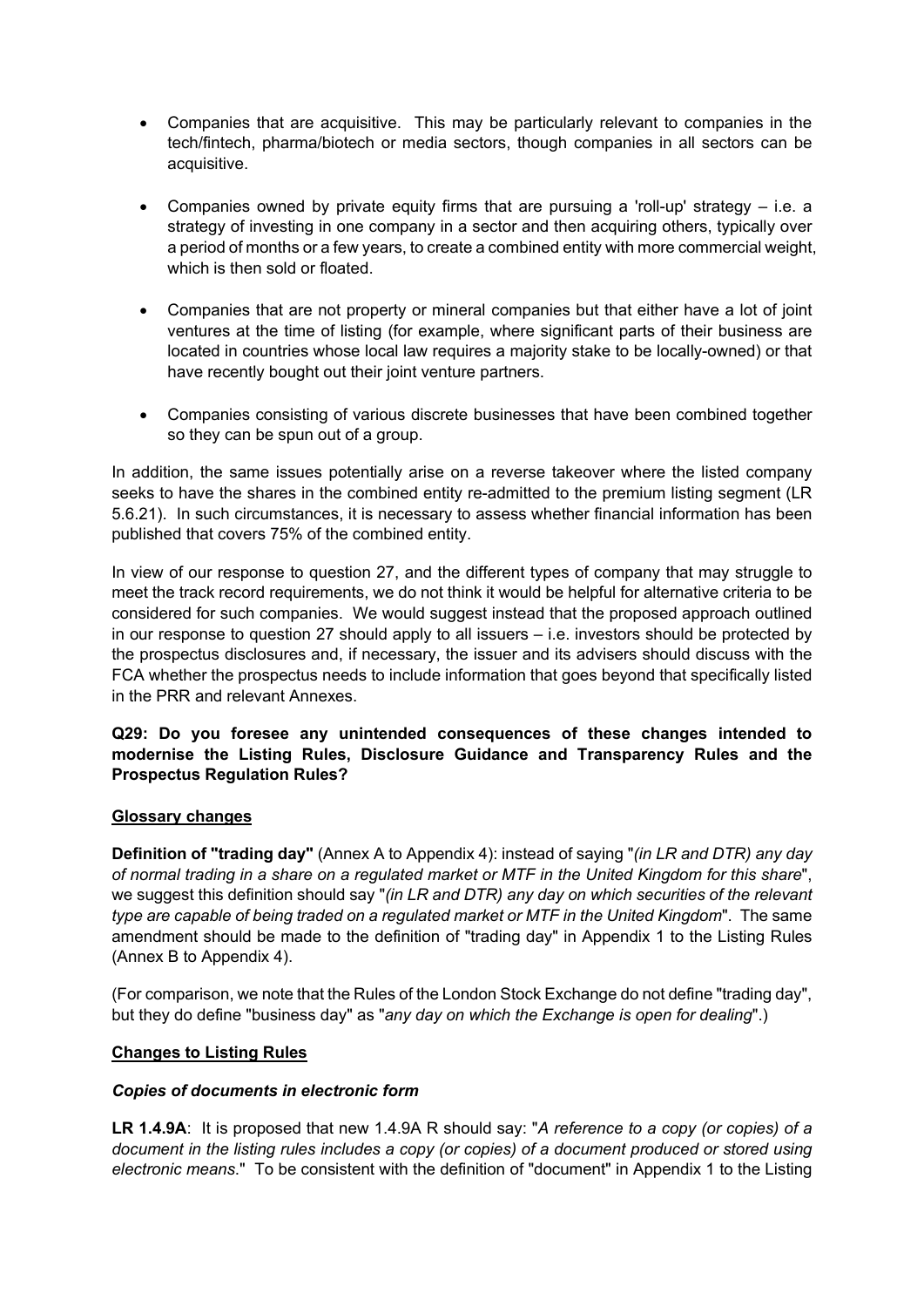Rules and section 417 FSMA (which provides that a "document" includes information recorded in any form), we suggest this definition should refer also to a document being "recorded" – i.e. "*A reference to a copy (or copies) of a document in the listing rules includes a copy (or copies) of a document produced, recorded or stored using electronic means*."

A similar amendment should be made to DTR 1A.2.2 and 1C.2.2.

# *Cancellation of listing following a takeover*

For context, the general rule in LR 5.2.5 is that if a premium segment issuer wants to cancel the listing of its shares, it must send a circular, obtain 75% shareholder approval and make certain announcements. However, this is subject to various exceptions in LR 5.2.10 (takeover where offeror was interested in 50% or less of the voting rights of an issuer before announcing its firm intention to make an offer), LR 5.2.11A (takeover where offeror was interested in more than 50% of the voting rights of an issuer before announcing its firm intention to make an offer) and LR 5.2.12 (takeover or restructuring of the issuer effected by a scheme of arrangement, and certain other circumstances).

It is proposed that amended LR 5.2.11R should say:

"*Where LR 5.2.10R applies, the issuer must notify shareholders and, in the case of certificates representing shares, holders of certificates:* 

*(1) by stating:* 

- *(a) that the offeror has reached the threshold described in LR 5.2.10R(2);*
- *(b) that the notice period has therefore commenced; and*
- *(c) the anticipated date of cancellation, or"*

We suggest that for this purpose it should be sufficient for the issuer to make an RIS announcement - particularly as shareholders will by then have received a copy of the offer document in which, almost invariably, the bidder will state that, if the offer becomes or is declared unconditional in all respects, and provided it has acquired or agreed to acquire shares in the issuer representing at least 75% of the voting rights, it intends to apply for the listing to be cancelled with effect from a date falling no earlier than 20 business days after the offeror has acquired or agreed to acquire that 75%. We therefore suggest the rule should say:

*"Where LR 5.2.10R applies, the issuer must notify a RIS:* 

- *(1) that the offeror has reached the threshold described in LR 5.2.10R(2);*
- *(2) that the notice period has therefore commenced; and*
- *(3) of the anticipated date of cancellation, or"*

However, if the FCA considers that the issuer should send an individual notification to each holder of shares or DRs it would be helpful if the rule could make clear how the FCA expects such notification to be given (for example, by means of an individual notice sent electronically or in hard copy).

The same point applies to LR 5.2.11C.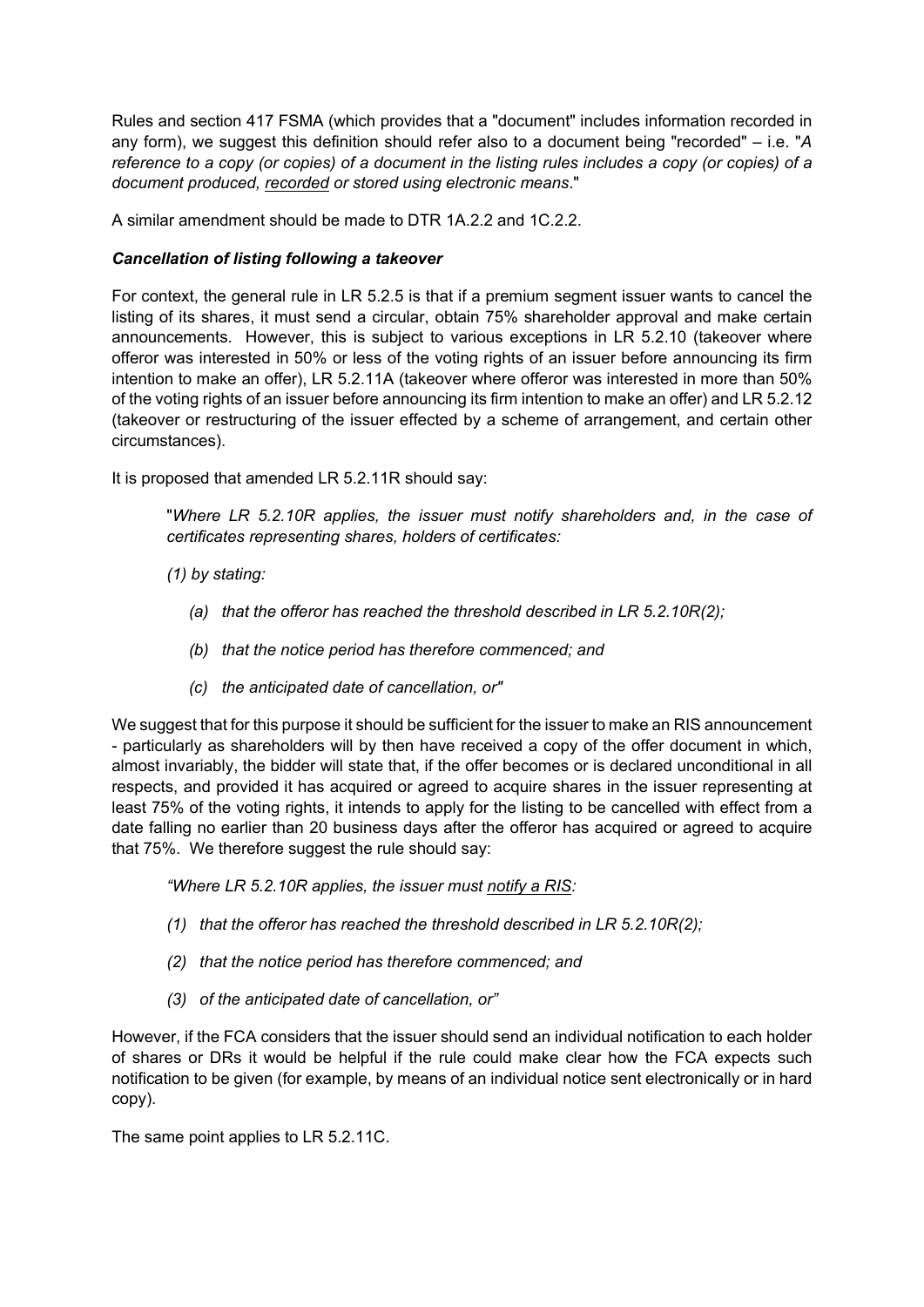# *References to disclosure or publication of documents, uploading to the NSM and filing documents with the FCA*

We suggest that the FCA takes the opportunity to clarify in the Listing Rules, PRR and DTR (or perhaps by means of a Technical Note) what is meant by "filing a document with the FCA", as this term has slightly different implications in different circumstances. For example:

- **Prospectuses**: The final approved version of a prospectus must be filed with the FCA. However, under PRR 3.2.6G, the FCA itself will upload the final approved version of the prospectus to the NSM, and the issuer need do nothing further.
- **Circulars**: Under LR 9.6.1R, the final version of a circular to shareholders (meaning, where FCA approval is required, the final approved version) must be filed with the FCA by (the issuer) uploading it to the NSM.
- **Reports on payments to governments:** Under DTR 4.3A.10, such a report must similarly be filed with the FCA by (the issuer) uploading it to the NSM.
- **Disclosure of rights attached to equity shares**: Under LR 9.2.6F R, the prospectus, articles of association or other document setting out the rights and restrictions attached to shares must similarly be forwarded to the FCA for publication by (the issuer) uploading the document to the NSM.
- **Major shareholding notifications**: Under DTR 5.9.1R, a person making a notification to an issuer must, if the notification relates to shares admitted to trading on a regulated market, at the same time file a copy of such notification with the FCA. In this case, filing requires the person making the notification to complete a form TR-1 and submit it to the FCA via the major shareholdings notification portal on the ESS.
- **Other regulated information**: Under DTR 6.2.2, all (other) regulated information must be filed with the FCA. However, under DTR 6.2.3, an issuer can file regulated information with the FCA simply by making a RIS announcement - there is no need to follow a separate process to submit the information to the FCA (for example, via the ESS or by uploading a copy of the announcement to the NSM). Regulated information means information that an issuer is required to disclose under the DTR (such as annual and half-yearly financial results, reports on payments to governments, major shareholding notifications and details of general meetings), articles 17 to 19 of the UK Market Abuse Regulation (such as announcements of inside information and details of PDMR dealings) or the Listing Rules (such as announcements relating to share issues, changes of directors and transactions).

Such clarification would also help issuers understand which information can be incorporated in a circular or prospectus, as LR 13.1.3 and PRR 2.7.1 allow information to be incorporated if it is included in a document published by the company that has been "filed with the FCA".

It would also be helpful to ensure that the wording used in each of the rules referred to above – some of which the FCA is proposing to amend - is consistent as far as possible. There are similar rules in chapters 14, 17 and 21 of the Listing Rules.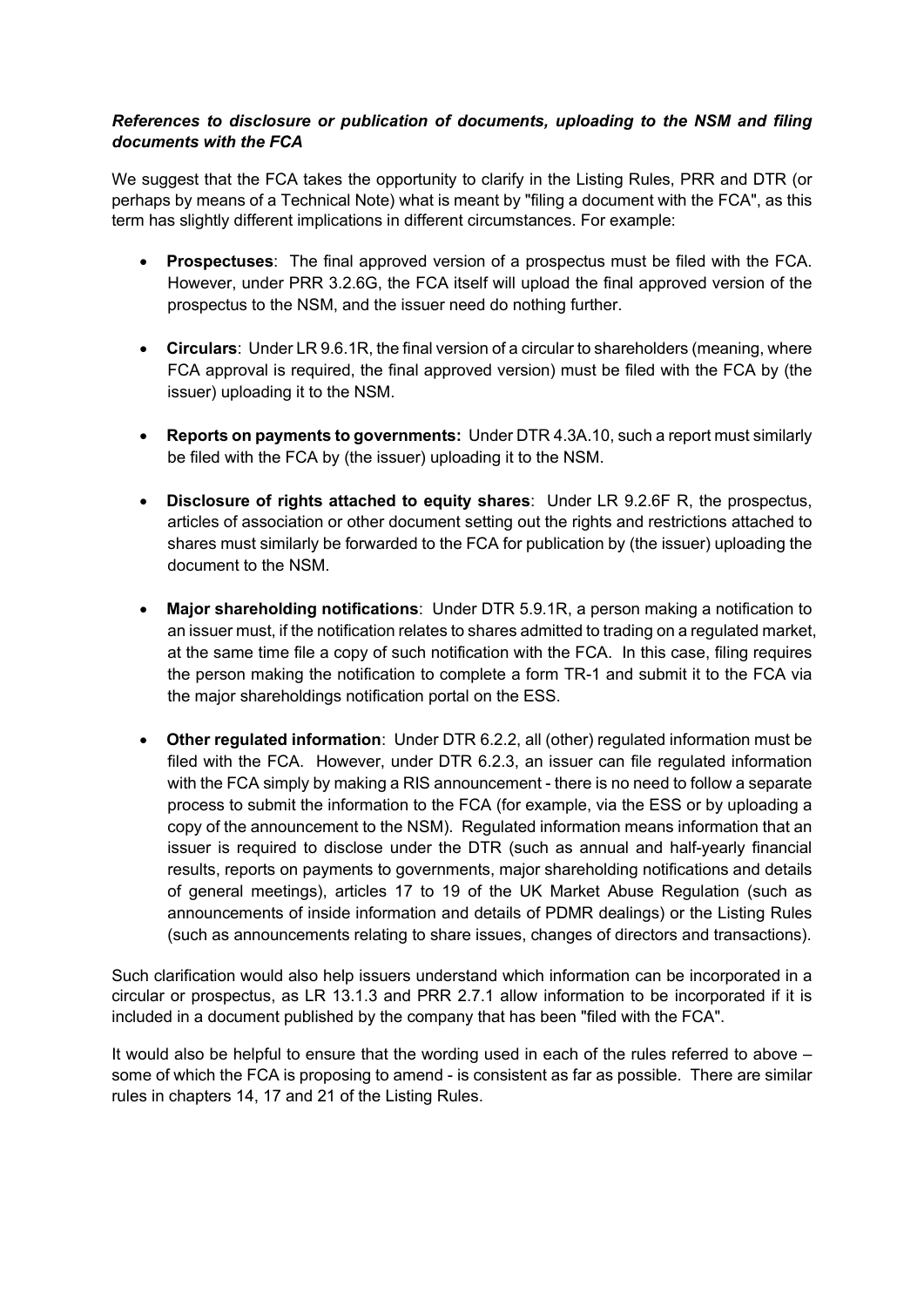# *Profit forecasts in class 1 circulars*

We have no comments on the proposed amendments. However, we suggest that LR 13.5.32(1) should be amended to say *"comply with the requirements for a profit forecast or profit estimate set out in item 11.2 of Annex 1 of the PR Regulation"*.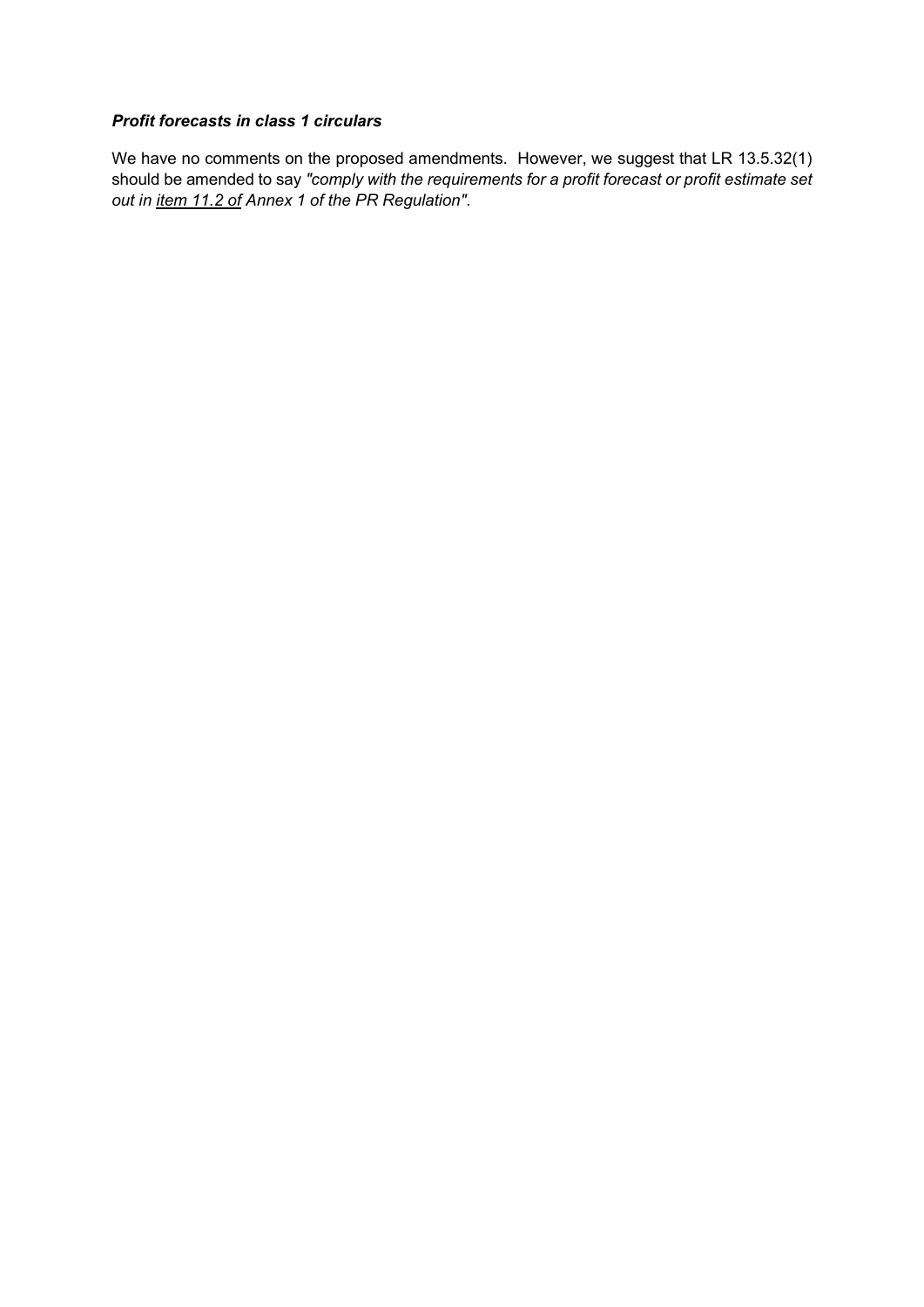# *Aggregation rules*

Where LR 10.2.10(1) requires transactions to be aggregated, we believe the amended rule is intended to result in the following (adopting the type of example and format used in Technical Note 307; "T" = transaction):

|                                       | <b>T1</b>                                                 | T <sub>2</sub>                                         | T3                                                                                                                                                                         | <b>T4</b>                                                                                                               | T <sub>5</sub>                                                                                                                                                                                          |
|---------------------------------------|-----------------------------------------------------------|--------------------------------------------------------|----------------------------------------------------------------------------------------------------------------------------------------------------------------------------|-------------------------------------------------------------------------------------------------------------------------|---------------------------------------------------------------------------------------------------------------------------------------------------------------------------------------------------------|
| <b>Consideration</b><br>to market cap | 4%                                                        | $11\% = 15\%$ in<br>aggregate                          | $1\% = 16\%$ in<br>aggregate                                                                                                                                               | $15\% = 31\%$ in<br>aggregate                                                                                           | 3%                                                                                                                                                                                                      |
| <b>Profits test</b>                   | 3%                                                        | $7\% = 10\%$ in<br>aggregate                           | $2\% = 12\%$ in<br>aggregate                                                                                                                                               | $4\% = 16\%$ in<br>aggregate                                                                                            | 4%                                                                                                                                                                                                      |
| Gross assets                          | 3%                                                        | $10 = 13\%$ in<br>aggregate                            | $1\% = 14\%$ in<br>aggregate                                                                                                                                               | $7\% = 21\%$ in<br>aggregate                                                                                            | 2%                                                                                                                                                                                                      |
|                                       | <b>Below Class 2</b><br>- No<br>announcemen<br>t required | Class 2<br>- Announce<br>details of T2<br>(but not T1) | T3<br>below<br>is<br>Class<br>2, but<br>when<br>aggregated with<br>T1 and T2 it is<br>Class 2<br>- Announce<br>details of T <sub>3</sub><br>(but see<br>comments<br>below) | Class 1<br>- Announce<br>details of T4<br>(but not T1, T2<br>or $T3$ )<br>- Circular<br>- Shareholder<br>approval of T4 | <b>Below Class 2</b><br>- No<br>announcemen<br>t required<br>(Obtaining<br>shareholder<br>approval for T4<br>"wipes the slate<br>clean"<br>for<br>aggregation<br>purposes:<br>see<br>comments<br>below) |

## *Comments*

- **Announcing T3:** Under proposed new LR 10.2.10A, T3 must be treated as a class 2 transaction and therefore details of T3 must be announced. While we appreciate the policy rationale for this, we question whether such information would be useful for investors where T3 is a very small transaction – for example, where each percentage ratio is 0.25% or less (so that in the context of LR 11 it would be treated as a "small transaction"). We suggest that where T3 is "de minimis" (for example, 0.25% or below on each percentage ratio), it should count for aggregation purposes but details of the transaction should not have to be announced.
- **Wiping the slate clean**: There are two points here that we suggest should be clarified:
	- o We do not think it should be necessary for a class 1 transaction to have completed before the "slate is wiped clean" for aggregation purposes (as we put it above). If shareholders have approved a class 1 transaction, in our view this should be sufficient even if the transaction does not in fact complete. This is consistent with the aggregation rule in LR 11.1.11(1), which says: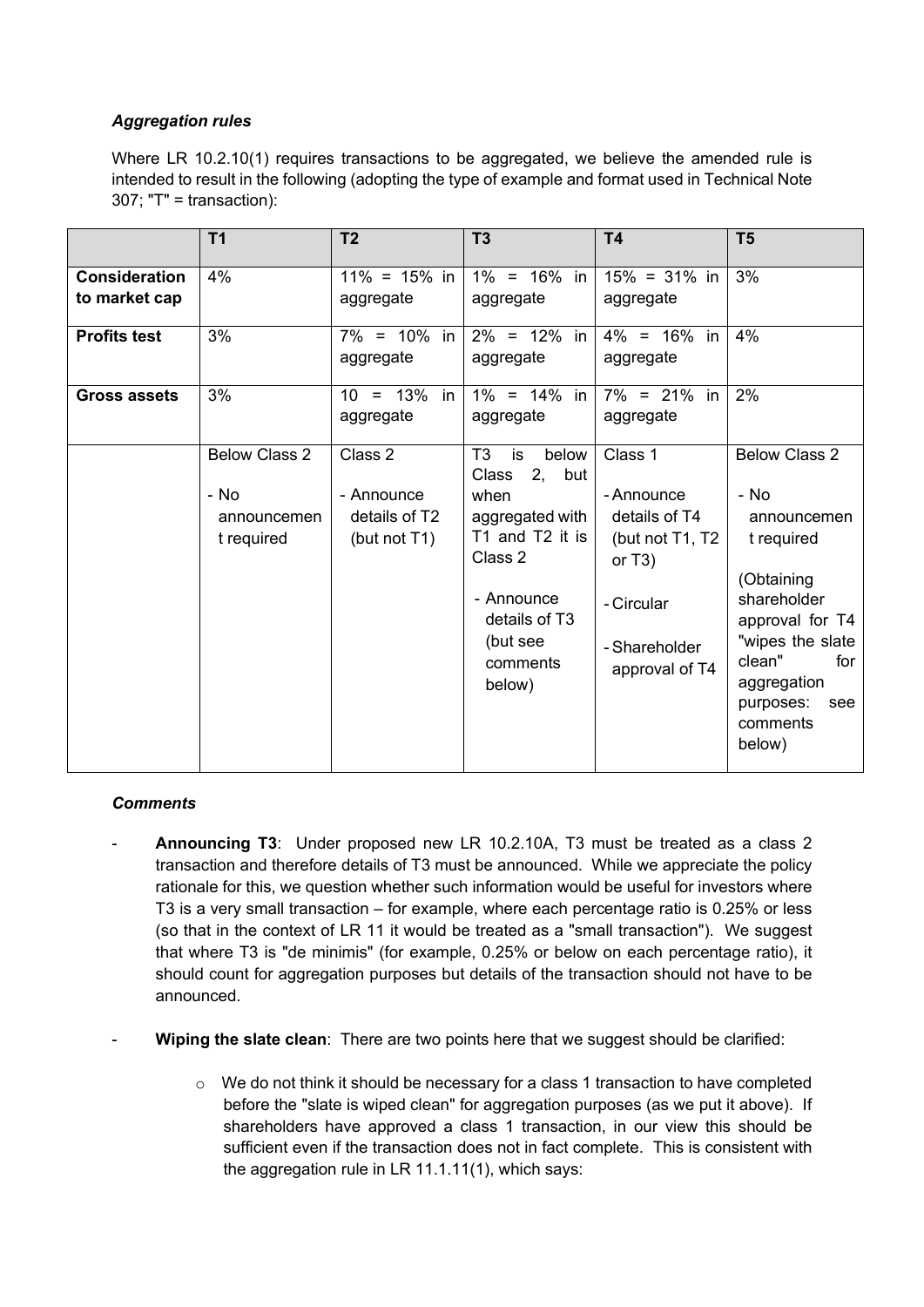*"If a listed company enters into transactions or arrangements with the same related party (and any of its associates) in any 12 month period and the transactions or arrangements have not been approved by shareholders the transactions or arrangements, including transactions or arrangements falling under LR 11.1.10 R, or small related party transactions under LR 11 Annex 1.1R (1), must be aggregated."* 

 $\circ$  We question whether the proposed wording of new LR 10.2.10(4) makes it entirely clear that transactions 1, 2 and 3 (which preceded transaction 4 that requires shareholder approval) can thereafter be disregarded for aggregation purposes i.e. that obtaining shareholder approval for transaction 4 "wipes the slate clean" for aggregation purposes. LR 10.2.10(1) says "*Transactions completed during the 12 months before the date of the latest transaction must be aggregated with that transaction……*." Under proposed new LR 10.2.10(4), the obligation to aggregate such transactions will not apply to a transaction for which the company has obtained shareholder approval and that has completed. This could be read as saying that, when T5 occurs, although T4 need not be counted for aggregation purposes, T1, T2 and T3 do need to be counted.

To address both these points, we suggest that proposed LR 10.2.10(4) should say:

*"Paragraph (1) does not apply to a transaction for which the listed company has obtained shareholder approval or to any transaction that completed during the 12 months before the transaction for which shareholder approval was obtained."* 

**Technical Note 307:** We also suggest that the FCA considers updating Technical Note 307 to reflect the new rule and the example given above.

#### *Documents on display in City of London*

We note that the proposed amendments will mean that:

- where an issuer seeks shareholder approval to amend its articles, it will have to either (i) include in the circular the full terms of the proposed amendments or (ii) upload a copy of the amended articles to the NSM when the circular is sent out (and also make the amended articles available for inspection at the place of the general meeting for at least 15 minutes before and during the meeting); and
- where an issuer seeks shareholder approval for an employee share scheme or long-term incentive scheme, it will have to either (i) send a copy of the proposed scheme to shareholders, along with the circular or (ii) upload a copy of the scheme to the NSM when the circular is sent out (and also make the scheme available for inspection at the place of the general meeting for at least 15 minutes before and during the meeting).

In relation to amendments to articles, we would expect that the option to upload a copy of the articles is likely to be taken where the amendments to the articles are numerous and/or relatively immaterial. In practice, companies will presumably need to upload to the NSM a copy of the articles marked-up to show the changes that are proposed. Given that the marked-up copy will continue to be available on the NSM even if shareholders do not approve the changes, as a practical matter, companies may therefore want to include a warning on the copy of the articles that is uploaded to the NSM to the effect that the document is designed simply to show proposed changes to the articles on which shareholders are asked to vote at a general meeting to be held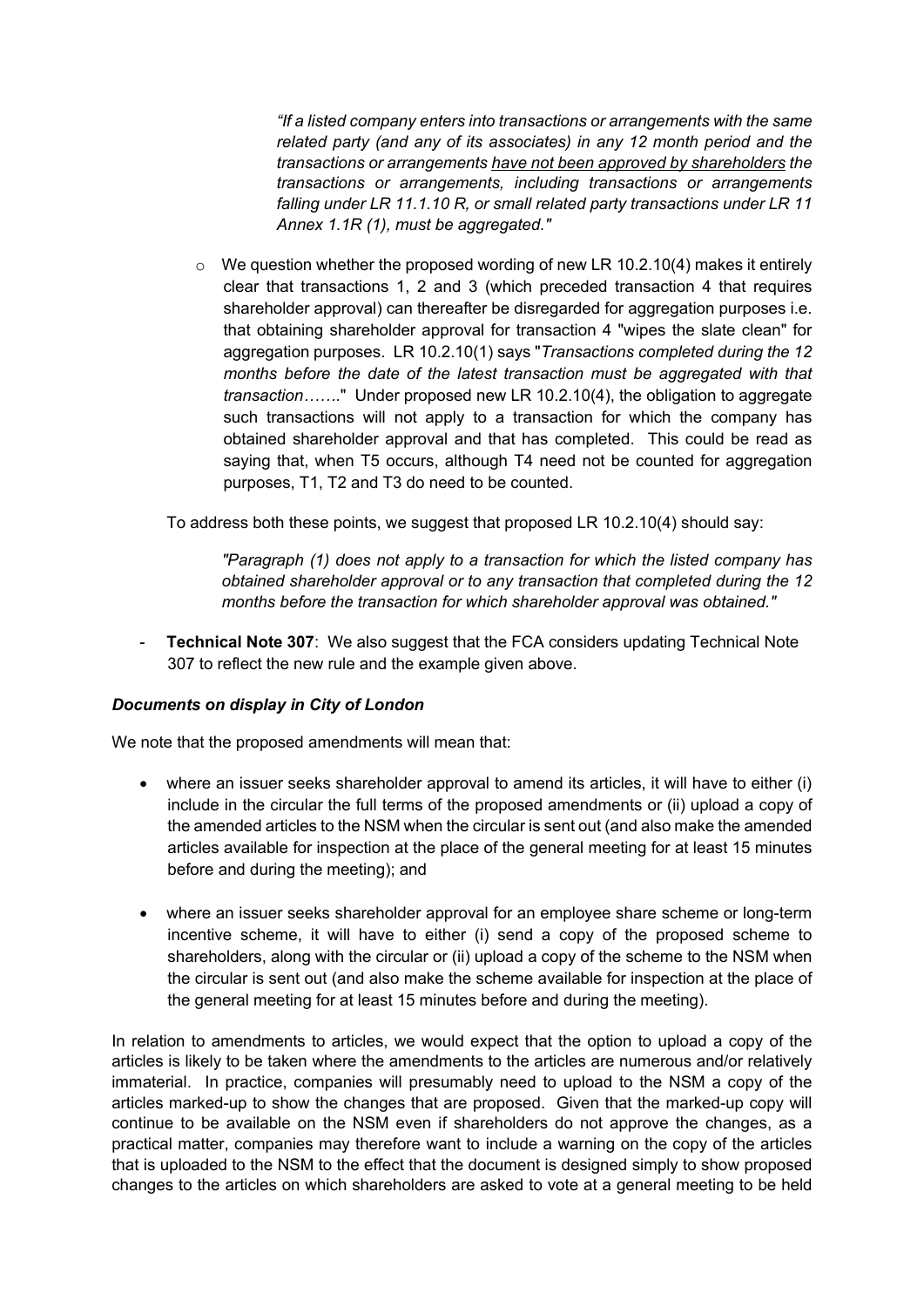on [date]; and that a copy of the company's current articles can be obtained from [its website] [Companies House]. The Committees would welcome confirmation from the FCA that it has no objection to the inclusion of such a warning.

In relation to employee share schemes and long-term incentive schemes, we would expect that many companies would prefer to take the option of uploading a copy of the scheme to the NSM, rather than sending a copy of the scheme along with the circular. However, some companies are likely to be concerned that publishing such documents online would have the effect not just of making them accessible to members but of putting their terms permanently into the public domain. The Committees therefore suggest that companies should be permitted, in the alternative, to make scheme rules available at the company's registered office: this would be similar to the requirements for directors' service contracts under Part 10 of the Companies Act 2006, pursuant to which service contracts must be made available for inspection by members at any time at the company's registered office, or an alternative inspection location, and members can obtain copies on request.

## **Changes to the DTR**

## *Publication of regulated information in unedited full text*

For convenience, we set out below what the amended rule would say:

#### *DTR 6.3.5*

*(1) Subject to (1A), an issuer or person must communicate regulated information to the media in unedited full text.* 

*(1A) An issuer or person who discloses regulated information is exempt from paragraph (1) if:* 

*(a) the regulated information in unedited full text has been filed with the FCA by uploading it to the national storage mechanism;* 

*(b) the regulated information has been communicated to the media; and* 

*(c) the communication contains a statement that the regulated information is available in unedited full text on the national storage mechanism.* 

*Where (1A) applies, the announcement relating to the publication of the following regulated information must also include an indication of the website on which the relevant documents are available:* 

*(a) an annual financial report that is required by DTR 4.1 to be made public;* 

*(b) a half-yearly financial report that is required by DTR 4.2 to be made public; and* 

*(d) a report on payments to governments that is required by DTR 4.3A to be made public.*

Our understanding is that the amended rule is intended to produce the following effect:

**Financial results:** Instead of a company having to ensure that (i) its half-year results announcement includes the information specified in DTR 4.2 (key information) and (ii) its annual results announcement includes at least the key information that must be included in half-year results, in each case the announcement will be able simply to state that the full halfyear results or annual results (in unedited full text, which can be in pdf format) have been